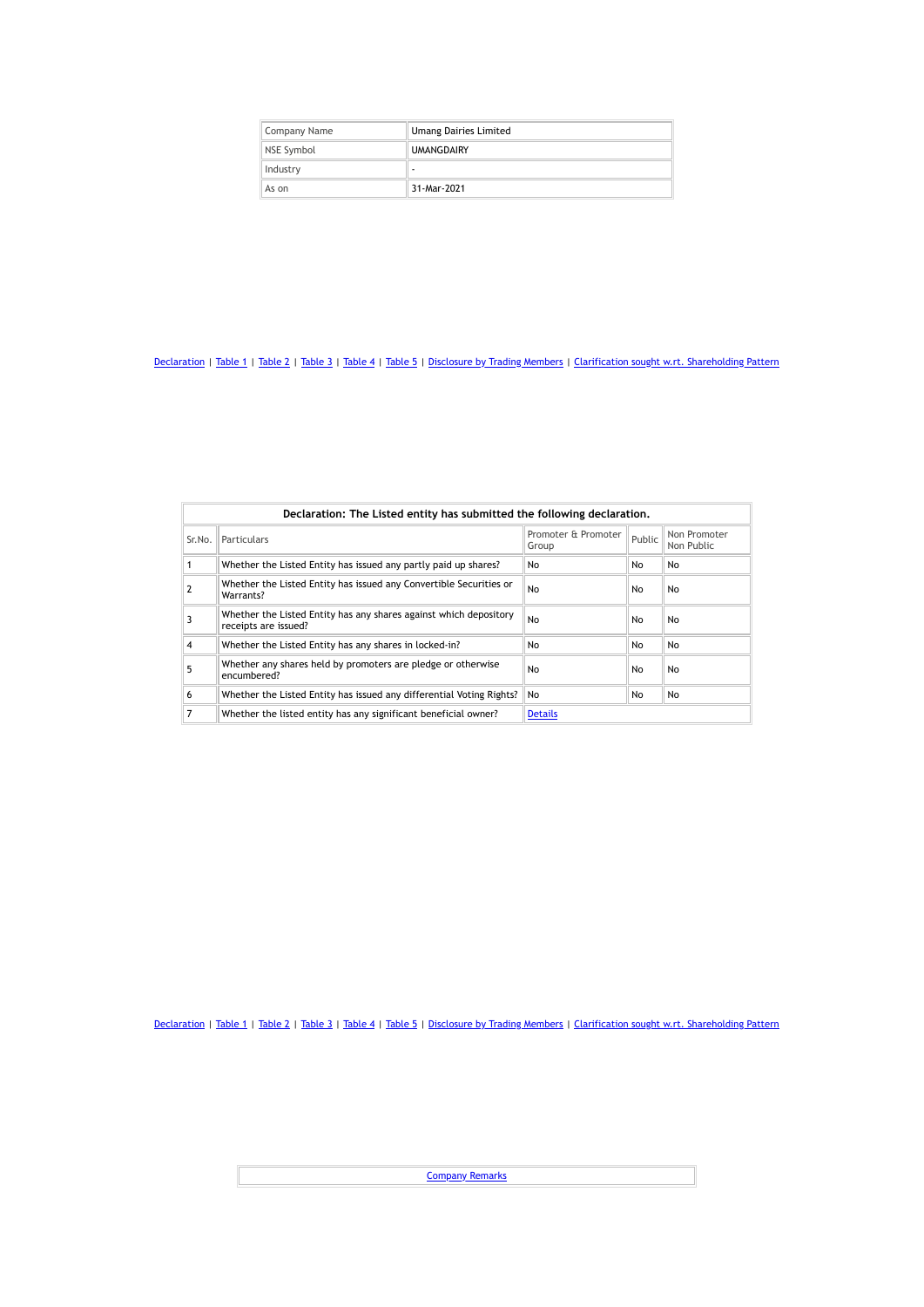| Company Name      | <b>Umang Dairies Limited</b> |  |  |  |
|-------------------|------------------------------|--|--|--|
| <b>NSE Symbol</b> | <b>UMANGDAIRY</b>            |  |  |  |
| Industry          | ۰                            |  |  |  |
| As on             | 31-Mar-2021                  |  |  |  |

|                | Table I - Summary Statement holding of specified securities |                         |                                                        |                                  |                                                                                                                     |                                                             |          |                                                                                                                                                                                       |                                                                 |              |
|----------------|-------------------------------------------------------------|-------------------------|--------------------------------------------------------|----------------------------------|---------------------------------------------------------------------------------------------------------------------|-------------------------------------------------------------|----------|---------------------------------------------------------------------------------------------------------------------------------------------------------------------------------------|-----------------------------------------------------------------|--------------|
| Category       | Category of<br>shareholder                                  | Nos. of<br>shareholders | No. of<br>fully<br>paid up<br>equity<br>shares<br>held | Total<br>nos.<br>shares<br>held  | Shareholding<br>as a % of<br>total no. of<br>shares<br>(calculated<br>as per SCRR,<br>1957) As a %<br>of $(A+B+C2)$ | Number of Voting Rights held<br>in each class of securities |          | Shareholding<br>, as a $%$<br>assuming<br>full<br>conversion<br>of<br>convertible<br>securities (<br>as a<br>percentage<br>of diluted<br>share<br>capital) As a<br>% of<br>$(A+B+C2)$ | Number of<br>equity shares<br>held in<br>dematerialized<br>form |              |
| (1)            | (11)                                                        | (III)                   | (IV)                                                   | $(VII) =$<br>$(IV)+(V)+$<br>(VI) | (VIII)                                                                                                              | (IX)                                                        |          |                                                                                                                                                                                       | $(XI) = (VII) +$<br>(X)                                         | (XIV)        |
|                |                                                             |                         |                                                        |                                  |                                                                                                                     | No of Voting Rights                                         |          | Total as<br>a % of<br>$(A+B+C)$                                                                                                                                                       |                                                                 |              |
|                |                                                             |                         |                                                        |                                  |                                                                                                                     | Class X                                                     | Total    |                                                                                                                                                                                       |                                                                 |              |
| A              | Promoter &<br>Promoter<br>Group                             | 3                       | 16416234                                               | 16416234                         | 74.61                                                                                                               | 16416234                                                    | 16416234 | 74.61                                                                                                                                                                                 | 74.61                                                           | 16416234     |
| B              | Public                                                      | 16099                   | 5586966                                                | 5586966                          | 25.39                                                                                                               | 5586966                                                     | 5586966  | 25.39                                                                                                                                                                                 | 25.39                                                           | 4854371      |
| C              | Non<br>Promoter-<br>Non Public                              | 0                       | 0                                                      | $\mathbf 0$                      |                                                                                                                     | $\mathbf 0$                                                 | 0        | 0                                                                                                                                                                                     |                                                                 | $\mathbf{0}$ |
| C <sub>1</sub> | <b>Shares</b><br>underlying<br><b>DRs</b>                   | 0                       | 0                                                      | $\mathbf 0$                      |                                                                                                                     | 0                                                           | 0        | 0                                                                                                                                                                                     |                                                                 | $\mathbf{0}$ |
| C <sub>2</sub> | Shares held<br>by<br>Employee<br><b>Trusts</b>              | 0                       | 0                                                      | 0                                | 0                                                                                                                   | 0                                                           | 0        | 0                                                                                                                                                                                     | 0                                                               | 0            |
|                | Total                                                       | 16102                   | 22003200                                               | 22003200                         |                                                                                                                     | 100 22003200 22003200                                       |          | 100                                                                                                                                                                                   | 100                                                             | 21270605     |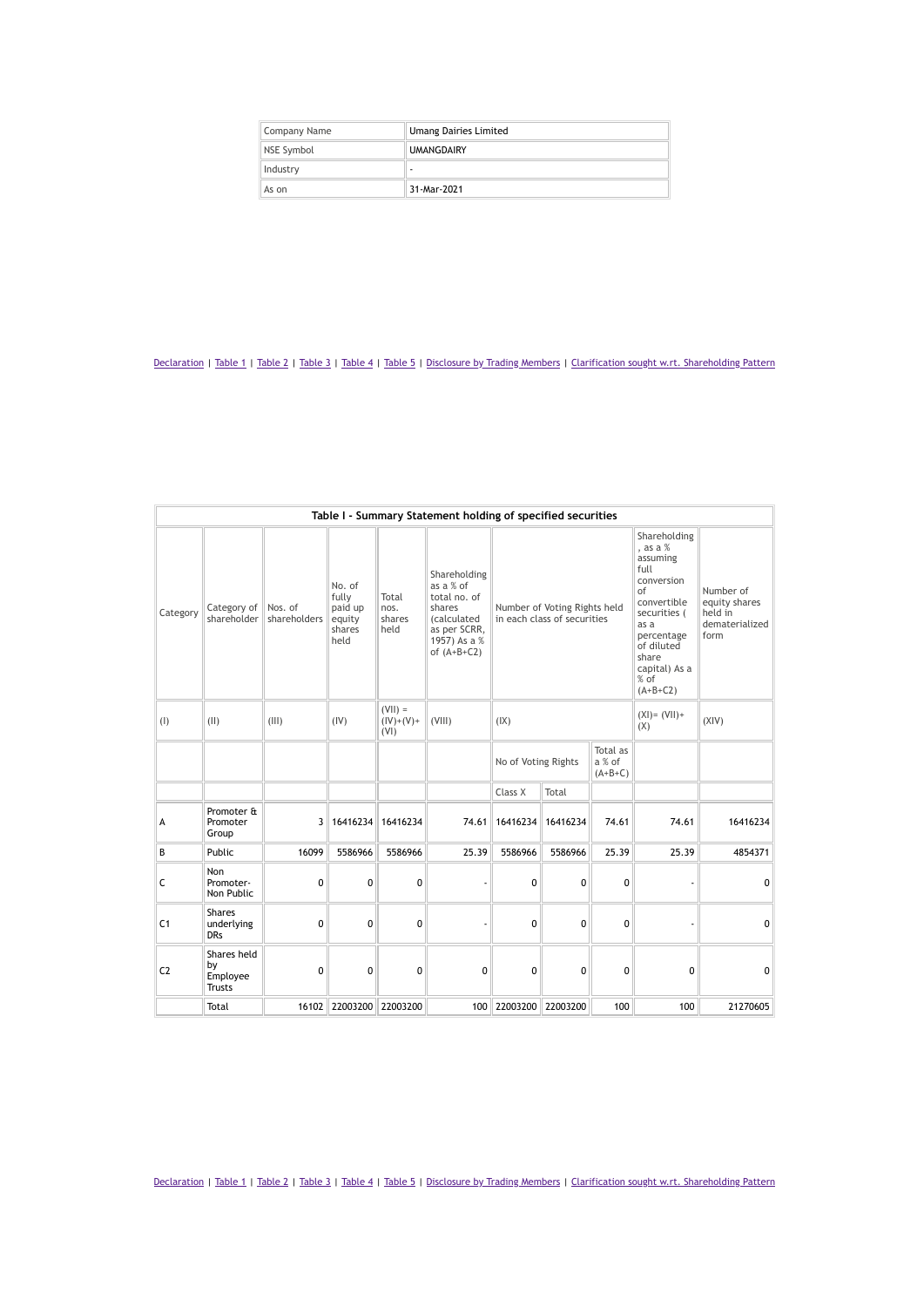| Company Name | <b>Umang Dairies Limited</b> |
|--------------|------------------------------|
| NSE Symbol   | <b>UMANGDAIRY</b>            |
| Industry     | ۰                            |
| As on        | 31-Mar-2021                  |

|              | Table II - Statement showing shareholding pattern of the Promoter and Promoter Group    |                         |                                                        |                                  |                                                                                                               |                                                             |          |                                                                                                                                                                 |                                                                 |           |
|--------------|-----------------------------------------------------------------------------------------|-------------------------|--------------------------------------------------------|----------------------------------|---------------------------------------------------------------------------------------------------------------|-------------------------------------------------------------|----------|-----------------------------------------------------------------------------------------------------------------------------------------------------------------|-----------------------------------------------------------------|-----------|
| Category     | Category and<br>name of<br>shareholder                                                  | Nos. of<br>shareholders | No. of<br>fully<br>paid up<br>equity<br>shares<br>held | Total<br>nos.<br>shares<br>held  | Shareholding as a<br>% of total no. of<br>shares (calculated<br>as per SCRR,<br>1957) As a % of<br>$(A+B+C2)$ | Number of Voting Rights held<br>in each class of securities |          | Shareholding, as<br>a % assuming full<br>conversion of<br>convertible<br>securities (as a<br>percentage of<br>diluted share<br>capital) As a % of<br>$(A+B+C2)$ | Number of<br>equity shares<br>held in<br>dematerialized<br>form |           |
|              | (1)                                                                                     | (III)                   | (IV)                                                   | $(VII) =$<br>$(IV)+(V)+$<br>(VI) | (VIII)                                                                                                        | (IX)                                                        |          |                                                                                                                                                                 | $(XI) = (VII)+(X)$                                              | (XIV)     |
|              |                                                                                         |                         |                                                        |                                  |                                                                                                               | No of Voting Rights                                         |          | Total as<br>a % of<br>$(A+B+C)$                                                                                                                                 |                                                                 |           |
|              |                                                                                         |                         |                                                        |                                  |                                                                                                               | Class X                                                     | Total    |                                                                                                                                                                 |                                                                 |           |
| $\mathbf{1}$ | Indian                                                                                  | $\pmb{0}$               | 0                                                      | $\mathbf 0$                      | 0                                                                                                             | $\pmb{0}$                                                   | 0        | 0                                                                                                                                                               | 0                                                               | 0         |
| а            | Individuals/Hindu<br>undivided Family                                                   | 0                       | 0                                                      | 0                                | 0                                                                                                             | 0                                                           | 0        | 0                                                                                                                                                               | 0                                                               | $\pmb{0}$ |
| b            | Central<br>Government/<br>State<br>Government(s)                                        | 0                       | 0                                                      | 0                                | 0                                                                                                             | 0                                                           | 0        | 0                                                                                                                                                               | 0                                                               | 0         |
| c            | Financial<br>Institutions/<br>Banks                                                     | $\mathbf 0$             | 0                                                      | 0                                | 0                                                                                                             | 0                                                           | 0        | $\mathbf{0}$                                                                                                                                                    | 0                                                               | 0         |
| d            | Any Other<br>(specify)                                                                  |                         | 3 16416234                                             | 16416234                         | 74.61                                                                                                         | 16416234                                                    | 16416234 | 74.61                                                                                                                                                           | 74.61                                                           | 16416234  |
|              | <b>Bodies Corporate</b>                                                                 |                         | 3 16416234                                             | 16416234                         | 74.61                                                                                                         | 16416234                                                    | 16416234 | 74.61                                                                                                                                                           | 74.61                                                           | 16416234  |
|              | BENGAL & ASSAM<br><b>COMPANY LIMITED</b>                                                |                         | 1 12168430                                             | 12168430                         | 55.3                                                                                                          | 12168430                                                    | 12168430 | 55.3                                                                                                                                                            | 55.3                                                            | 12168430  |
|              | SIDHIVINAYAK<br>TRADING AND<br><b>INVESTMENT</b><br><b>LIMITED</b>                      | 1                       | 3850000                                                | 3850000                          | 17.5                                                                                                          | 3850000                                                     | 3850000  | 17.5                                                                                                                                                            | 17.5                                                            | 3850000   |
|              | <b>ACCURATE FINMAN</b><br>SERVICES LIMITED                                              | $\mathbf{1}$            | 397804                                                 | 397804                           | 1.81                                                                                                          | 397804                                                      | 397804   | 1.81                                                                                                                                                            | 1.81                                                            | 397804    |
|              | Sub-Total (A)(1)                                                                        |                         | 3 16416234                                             | 16416234                         | 74.61                                                                                                         | 16416234                                                    | 16416234 | 74.61                                                                                                                                                           | 74.61                                                           | 16416234  |
| $\sqrt{2}$   | Foreign                                                                                 | $\pmb{0}$               | 0                                                      | 0                                | 0                                                                                                             | 0                                                           | 0        | 0                                                                                                                                                               | 0                                                               | 0         |
| a            | Individuals (Non-<br>Resident<br>Individuals/<br>Foreign<br>Individuals)                | 0                       | 0                                                      | 0                                | 0                                                                                                             | $\mathbf{0}$                                                | 0        | 0                                                                                                                                                               | 0                                                               | 0         |
| b            | Government                                                                              | $\pmb{0}$               | 0                                                      | 0                                | 0                                                                                                             | $\pmb{0}$                                                   | 0        | 0                                                                                                                                                               | $\pmb{0}$                                                       | 0         |
| $\mathsf{C}$ | Institutions                                                                            | $\pmb{0}$               | 0                                                      | 0                                | 0                                                                                                             | $\pmb{0}$                                                   | 0        | 0                                                                                                                                                               | 0                                                               | $\pmb{0}$ |
| a            | Foreign Portfolio<br>Investor                                                           | 0                       | 0                                                      | 0                                | 0                                                                                                             | $\pmb{0}$                                                   | 0        | 0                                                                                                                                                               | 0                                                               | 0         |
| e            | Any Other<br>(specify)                                                                  | 0                       | 0                                                      | 0                                | 0                                                                                                             | 0                                                           | 0        | 0                                                                                                                                                               | 0                                                               | 0         |
|              | Sub-Total $(A)(2)$                                                                      | 0                       | 0                                                      | 0                                | 0                                                                                                             | 0                                                           | 0        | 0                                                                                                                                                               | 0                                                               | 0         |
|              | <b>Total Shareholding</b><br>of Promoter and<br>Promoter Group<br>$(A) = (A)(1)+(A)(2)$ |                         | 3   16416234   16416234                                |                                  | 74.61                                                                                                         | 16416234                                                    | 16416234 | 74.61                                                                                                                                                           | 74.61                                                           | 16416234  |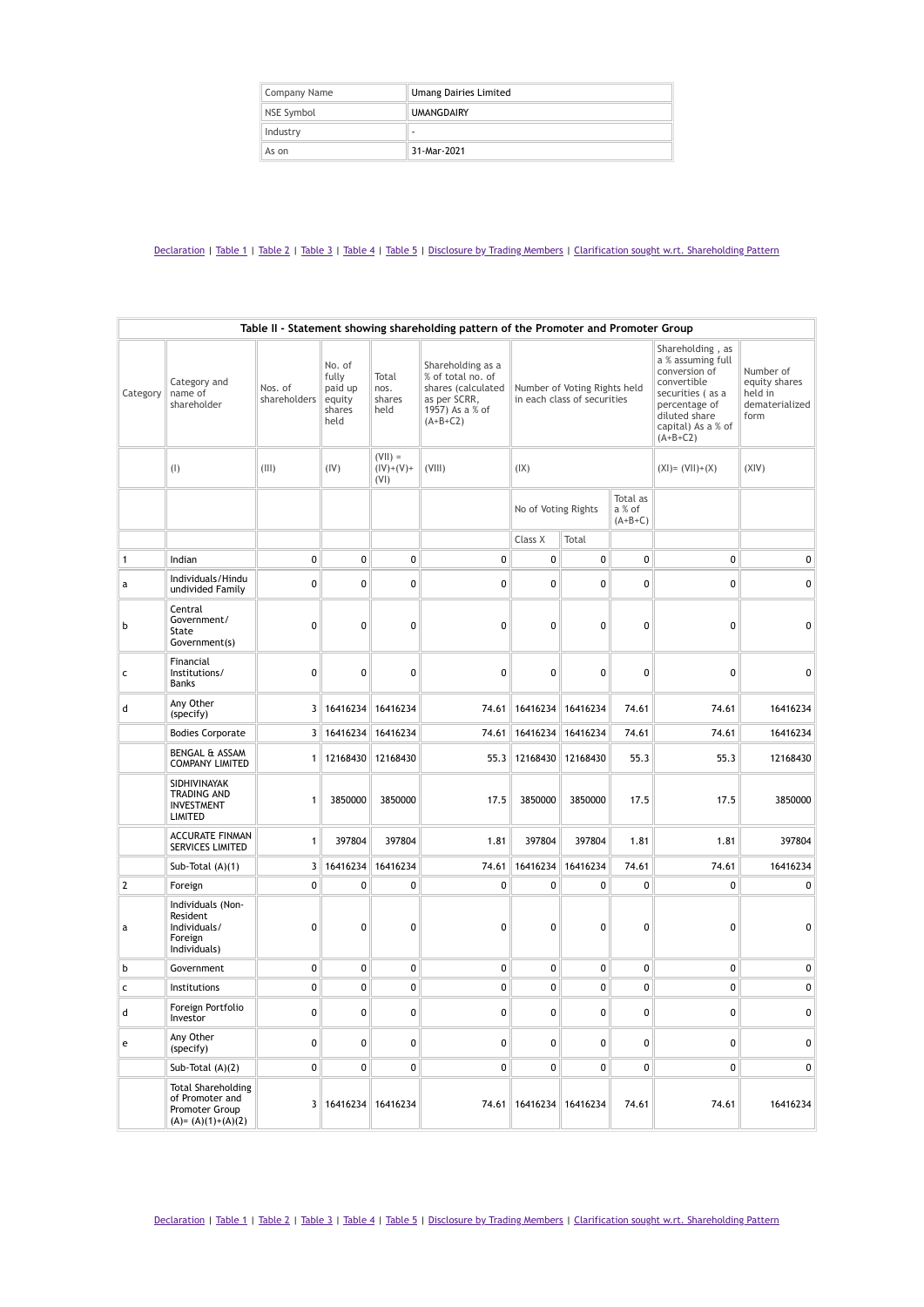| NSE Symbol | <b>UMANGDAIRY</b> |
|------------|-------------------|
| Industry   | ۰                 |
| As on      | 31-Mar-2021       |

[Declaration](https://www1.nseindia.com/corporates/shldStructure/patterns.html?radio_btn=company¶m=UMANGDAIRY#) | [Table](https://www1.nseindia.com/corporates/shldStructure/patterns.html?radio_btn=company¶m=UMANGDAIRY#) 1 | Table 2 | Table 3 | Table 4 | Table 5 | [Disclosure](https://www1.nseindia.com/corporates/shldStructure/patterns.html?radio_btn=company¶m=UMANGDAIRY#) by Trading Members | Clarification sought w.rt. [Shareholding](https://www1.nseindia.com/corporates/shldStructure/patterns.html?radio_btn=company¶m=UMANGDAIRY#) Pattern **Table III - Statement showing shareholding pattern of the Public shareholder**

| Category     | Category and<br>name of<br>shareholder                                                         | Nos. of<br>shareholders | No. of<br>fully<br>paid up<br>equity<br>shares<br>held | Total<br>nos.<br>shares<br>held         | Shareholding<br>as a % of<br>total no. of<br>shares<br><i>(calculated</i><br>as per SCRR,<br>1957) As a %<br>of $(A+B+C2)$ | Number of Voting Rights<br>held in each class of<br>securities |                 | Shareholding<br>, as a $%$<br>assuming<br>full<br>conversion<br>of<br>convertible<br>securities (<br>as a<br>percentage<br>of diluted<br>share<br>capital) As a<br>% of<br>$(A+B+C2)$ | Number of<br>equity shares<br>held in<br>dematerialized<br>form |             |
|--------------|------------------------------------------------------------------------------------------------|-------------------------|--------------------------------------------------------|-----------------------------------------|----------------------------------------------------------------------------------------------------------------------------|----------------------------------------------------------------|-----------------|---------------------------------------------------------------------------------------------------------------------------------------------------------------------------------------|-----------------------------------------------------------------|-------------|
|              | (1)                                                                                            | (III)                   | (IV)                                                   | $(VII) =$<br>$(IV)$ +<br>$(V)$ + $(VI)$ | (VIII)                                                                                                                     | (IX)                                                           |                 |                                                                                                                                                                                       | $(XI) = (VII) +$<br>(X)                                         | (XIV)       |
|              |                                                                                                |                         |                                                        |                                         |                                                                                                                            | No of Voting<br>Rights                                         |                 | Total as<br>a % of<br>$(A+B+C)$                                                                                                                                                       |                                                                 |             |
|              |                                                                                                |                         |                                                        |                                         |                                                                                                                            | Class X                                                        | Total           |                                                                                                                                                                                       |                                                                 |             |
| $\mathbf{1}$ | Institutions                                                                                   | 0                       | $\pmb{0}$                                              | 0                                       | $\pmb{0}$                                                                                                                  | 0                                                              | 0               | 0                                                                                                                                                                                     | 0                                                               | 0           |
| a            | Mutual Funds/                                                                                  | 0                       | 0                                                      | 0                                       | $\mathbf 0$                                                                                                                | 0                                                              | 0               | $\mathbf 0$                                                                                                                                                                           | 0                                                               | $\pmb{0}$   |
| b            | Venture Capital<br>Funds                                                                       | 0                       | 0                                                      | 0                                       | 0                                                                                                                          | 0                                                              | 0               | 0                                                                                                                                                                                     | 0                                                               | 0           |
| c            | Alternate<br>Investment<br>Funds                                                               | $\mathbf 0$             | 0                                                      | 0                                       | $\mathbf 0$                                                                                                                | 0                                                              | 0               | $\mathbf 0$                                                                                                                                                                           | $\mathbf 0$                                                     | $\pmb{0}$   |
| d            | Foreign Venture<br>Capital<br>Investors                                                        | $\mathbf 0$             | 0                                                      | 0                                       | $\pmb{0}$                                                                                                                  | 0                                                              | 0               | 0                                                                                                                                                                                     | 0                                                               | 0           |
| e            | Foreign<br>Portfolio<br>Investors                                                              | $\mathbf 0$             | 0                                                      | 0                                       | $\pmb{0}$                                                                                                                  | 0                                                              | 0               | $\pmb{0}$                                                                                                                                                                             | 0                                                               | 0           |
| f            | Financial<br>Institutions/<br><b>Banks</b>                                                     | 3                       | 640                                                    | 640                                     | 0                                                                                                                          | 640                                                            | 640             | 0                                                                                                                                                                                     | 0                                                               | 540         |
| g            | Insurance<br>Companies                                                                         | 0                       | 0                                                      | 0                                       | 0                                                                                                                          | 0                                                              | 0               | 0                                                                                                                                                                                     | $\mathbf 0$                                                     | 0           |
| h            | Provident<br>Funds/ Pension<br>Funds                                                           | 0                       | 0                                                      | 0                                       | $\pmb{0}$                                                                                                                  | 0                                                              | 0               | 0                                                                                                                                                                                     | 0                                                               | 0           |
| i            | Any Other<br>(specify)                                                                         | $\mathbf 0$             | 0                                                      | 0                                       | $\pmb{0}$                                                                                                                  | 0                                                              | 0               | $\pmb{0}$                                                                                                                                                                             | $\pmb{0}$                                                       | $\mathbf 0$ |
|              | Sub-Total $(B)(1)$                                                                             | 3                       | 640                                                    | 640                                     | $\pmb{0}$                                                                                                                  | 640                                                            | 640             | $\pmb{0}$                                                                                                                                                                             | $\mathbf 0$                                                     | 540         |
| $\mathbf{2}$ | Central<br>Government/<br>State<br>Government(s)/<br>President of<br>India                     | 0                       | 0                                                      | 0                                       | 0                                                                                                                          | 0                                                              | 0               | 0                                                                                                                                                                                     | 0                                                               | 0           |
|              | Sub-Total $(B)(2)$                                                                             | 0                       | 0                                                      | 0                                       | 0                                                                                                                          | 0                                                              | 0               | 0                                                                                                                                                                                     | $\mathbf 0$                                                     | 0           |
| 3            | Non-institutions                                                                               | 0                       | 0                                                      | 0                                       | $\mathbf{0}$                                                                                                               | 0                                                              | 0               | $\overline{0}$                                                                                                                                                                        | 0                                                               | 0           |
| a            | Individuals -                                                                                  | 15848                   | 3904400                                                | 3904400                                 | 17.74                                                                                                                      | 3904400                                                        | 3904400         | 17.74                                                                                                                                                                                 | 17.74                                                           | 3182805     |
| i            | Individual<br>shareholders<br>holding nominal<br>share capital up<br>to Rs. 2 lakhs.           | 15845                   | 3743838                                                | 3743838                                 | 17.01                                                                                                                      |                                                                | 3743838 3743838 | 17.01                                                                                                                                                                                 | 17.01                                                           | 3022243     |
| ii           | Individual<br>shareholders<br>holding nominal<br>share capital in<br>excess of Rs. 2<br>lakhs. | 3                       | 160562                                                 | 160562                                  | 0.73                                                                                                                       | 160562                                                         | 160562          | 0.73                                                                                                                                                                                  | 0.73                                                            | 160562      |
| b            | <b>NBFCs</b><br>registered with<br>RBI                                                         | $\mathbf 0$             | 0                                                      | 0                                       | $\pmb{0}$                                                                                                                  | 0                                                              | 0               | $\mathbf{0}$                                                                                                                                                                          | $\mathbf{0}$                                                    | 0           |
| c            | Employee<br><b>Trusts</b>                                                                      | 0                       | 0                                                      | 0                                       | 0                                                                                                                          | 0                                                              | 0               | 0                                                                                                                                                                                     | 0                                                               | 0           |
| d            | Overseas<br>Depositories<br>(holding DRs)<br>(balancing<br>figure)                             | 0                       | 0                                                      | 0                                       | 0                                                                                                                          | 0                                                              | 0               | 0                                                                                                                                                                                     | 0                                                               | 0           |
| e            | Any Other<br>(specify)                                                                         | 248                     |                                                        | 1681926 1681926                         | 7.64                                                                                                                       | 1681926                                                        | 1681926         | 7.64                                                                                                                                                                                  | 7.64                                                            | 1671026     |
|              | <b>Bodies</b>                                                                                  | 83                      |                                                        | 1006362 1006362                         | 4.57                                                                                                                       |                                                                | 1006362 1006362 | 4.57                                                                                                                                                                                  | 4.57                                                            | 995462      |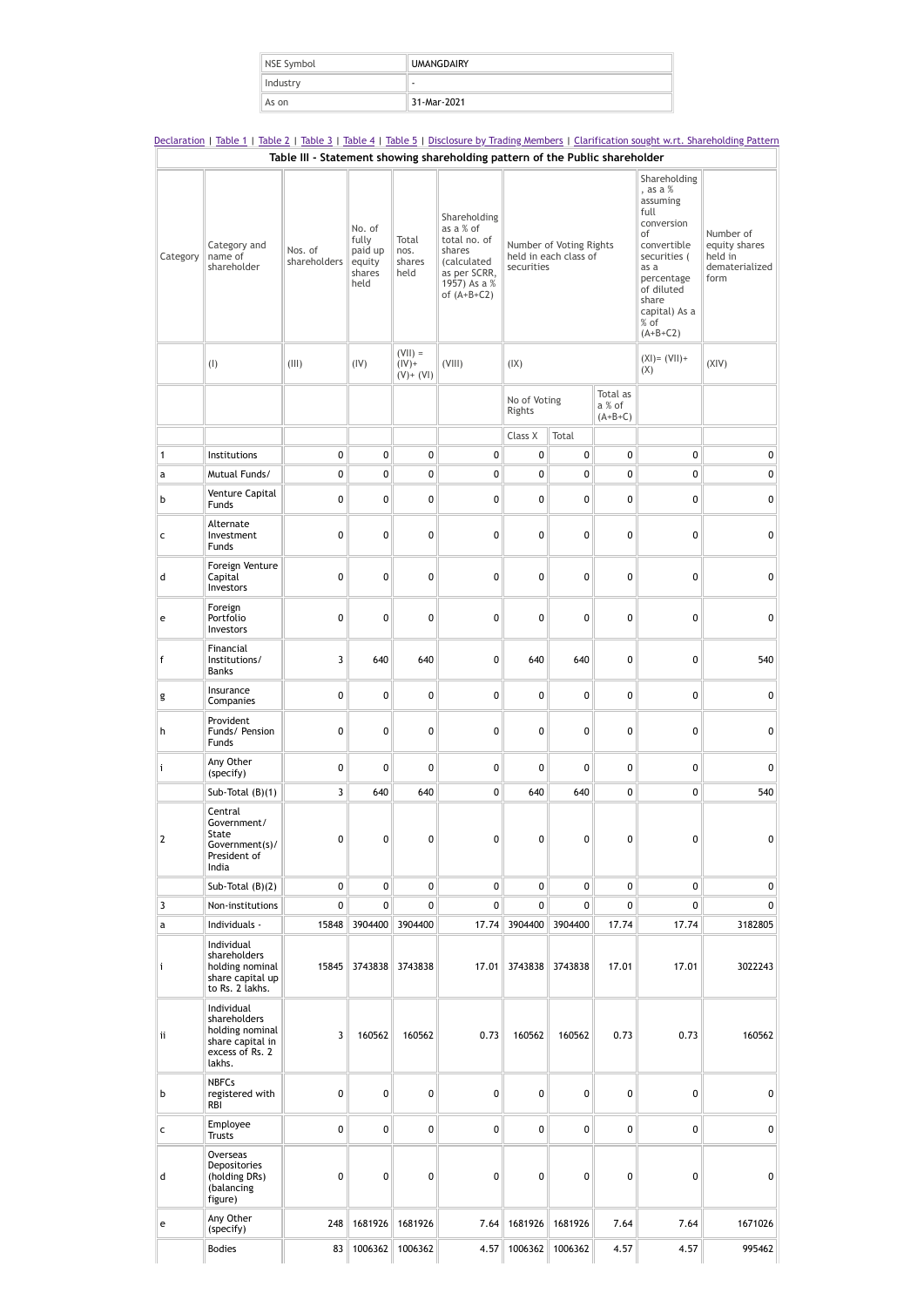| Corporate                                                                                                                                            |       |         |         |      |               |         |       |       |         |
|------------------------------------------------------------------------------------------------------------------------------------------------------|-------|---------|---------|------|---------------|---------|-------|-------|---------|
| <b>DEEPA BAGLA</b><br><b>FINANCIAL</b><br><b>CONSULTANTS</b><br><b>PRIVATE</b><br><b>LIMITED</b>                                                     | 1     | 268512  | 268512  | 1.22 | 268512        | 268512  | 1.22  | 1.22  | 268512  |
| <b>PRISURE</b><br>PROMOTION &<br>TRADINGS LTD.                                                                                                       | 1     | 678701  | 678701  | 3.08 | 678701        | 678701  | 3.08  | 3.08  | 678701  |
| Clearing<br>Members                                                                                                                                  | 40    | 39210   | 39210   | 0.18 | 39210         | 39210   | 0.18  | 0.18  | 39210   |
| <b>IEPF</b>                                                                                                                                          | 1     | 555768  | 555768  | 2.53 | 555768        | 555768  | 2.53  | 2.53  | 555768  |
| <b>INVESTOR</b><br><b>EDUCATION AND</b><br><b>PROTECTION</b><br><b>FUND</b><br><b>AUTHORITY</b><br>MINISTRY OF<br><b>CORPORATE</b><br><b>AFFAIRS</b> | 1     | 555768  | 555768  | 2.53 | 555768        | 555768  | 2.53  | 2.53  | 555768  |
| Non-Resident<br>Indian (NRI)                                                                                                                         | 124   | 80586   | 80586   | 0.37 | 80586         | 80586   | 0.37  | 0.37  | 80586   |
| Sub-Total $(B)(3)$                                                                                                                                   | 16096 | 5586326 | 5586326 |      | 25.39 5586326 | 5586326 | 25.39 | 25.39 | 4853831 |
| <b>Total Public</b><br>Shareholding<br>$(B)=(B)(1)+(B)$<br>$(2)+(B)(3)$                                                                              | 16099 | 5586966 | 5586966 |      | 25.39 5586966 | 5586966 | 25.39 | 25.39 | 4854371 |

| Table IIIA - Details of Unclaimed shares |                   |
|------------------------------------------|-------------------|
| No. of shareholders                      | No of Shares held |

| Table IIIB - Details of the shareholders acting as<br>persons in Concert |         |              |         |  |  |  |
|--------------------------------------------------------------------------|---------|--------------|---------|--|--|--|
| Name of                                                                  | Name of | No. of       | Holding |  |  |  |
| shareholder                                                              | PAC.    | shareholders | $\%$    |  |  |  |